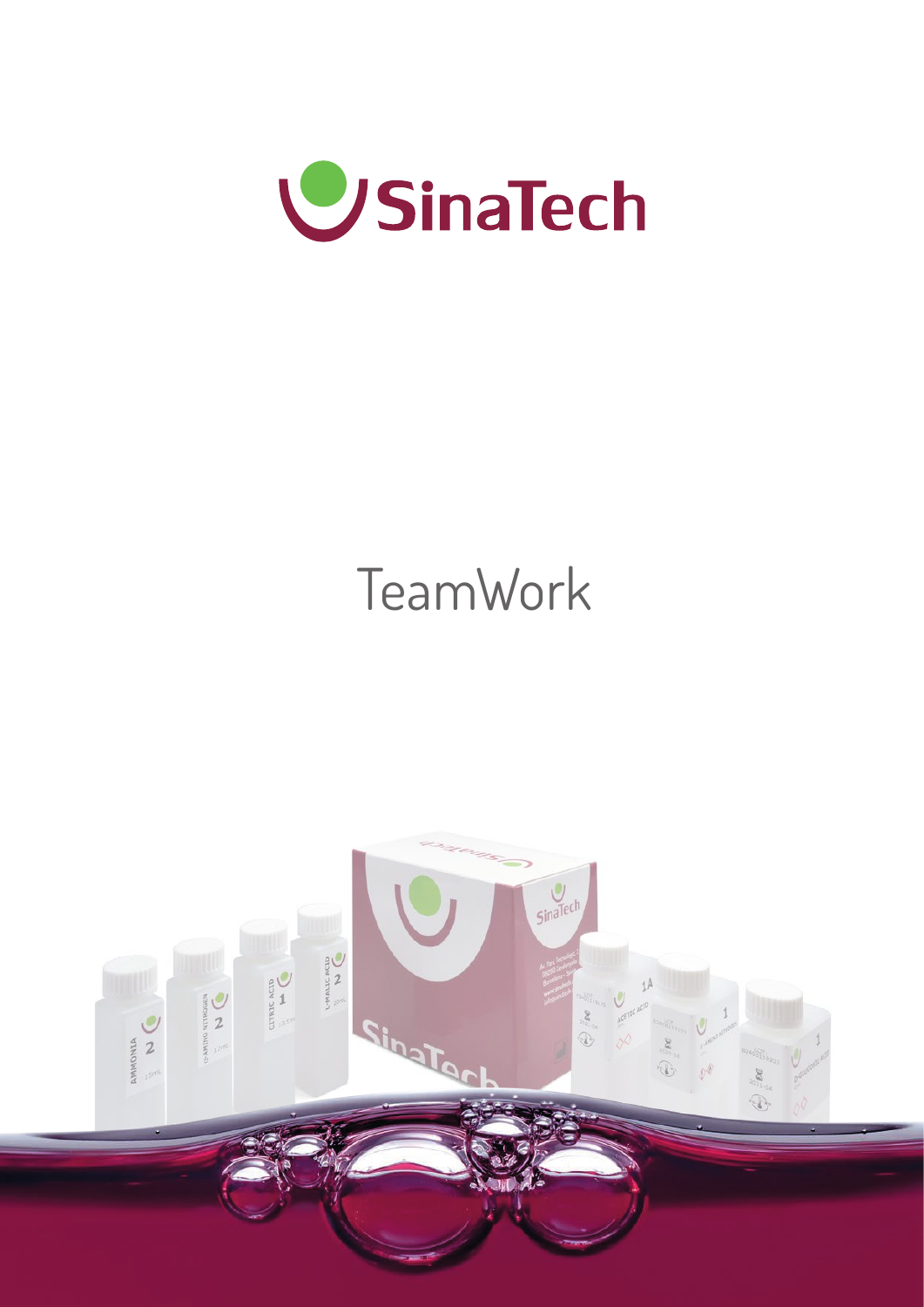

For more than 10 years, the commitment of **Sinatech** has always been to work **hand in hand** with the winemaker.

## **Veraison and vintage**

A great wine begins with an adequate control of the optimum



#### Kits for vintage control

| Sugars      | Glucose+Fructose     |  |
|-------------|----------------------|--|
| Acids       | L-Malic              |  |
|             | <b>Tartaric</b>      |  |
|             | <b>Total Acidity</b> |  |
| Poliphenols | Poliphenols          |  |
|             | Anthocyanins         |  |
|             | Catechins            |  |

- **Simplified procedure for the joint determination of Glucose and Fructose, without preparing a working reagent**
- **L-Malic acid, range of measurement extended up to 5 g/L**
- **Citric acid, measuring range extended up to 1 g/L (OIV official method)**

Sinatech offers automated methods adapted to any work routine and a personalized advisory team to help you at all times.

### **Reception, pressing and maceration**

During the reception and pressing of the grape a good number of decisions must be taken quickly depending on the type of wine to which the must is destined.

#### Kits for control in reception

| Gluconic             |  |
|----------------------|--|
| Copper               |  |
| Glucose+Fructose     |  |
| L-Malic              |  |
| Tartaric             |  |
| <b>Total Acidity</b> |  |
| Potassium            |  |
| Color                |  |
| Poliphenols          |  |
| Anthocyanins         |  |
| Catechins            |  |
|                      |  |

- **Accelerated gluconic acid reaction, finished in 3 minutes and up to 1 g/L**
- **Determination of tartaric acid without sample discoloration, up to 10 g/L**
- **Increased sensitivity for the quantification of polyphenols in whites and rosés: anthocyanins, from 1 mg/L to 800 mg/L; catechins from 2 mg/L to 500 mg/L**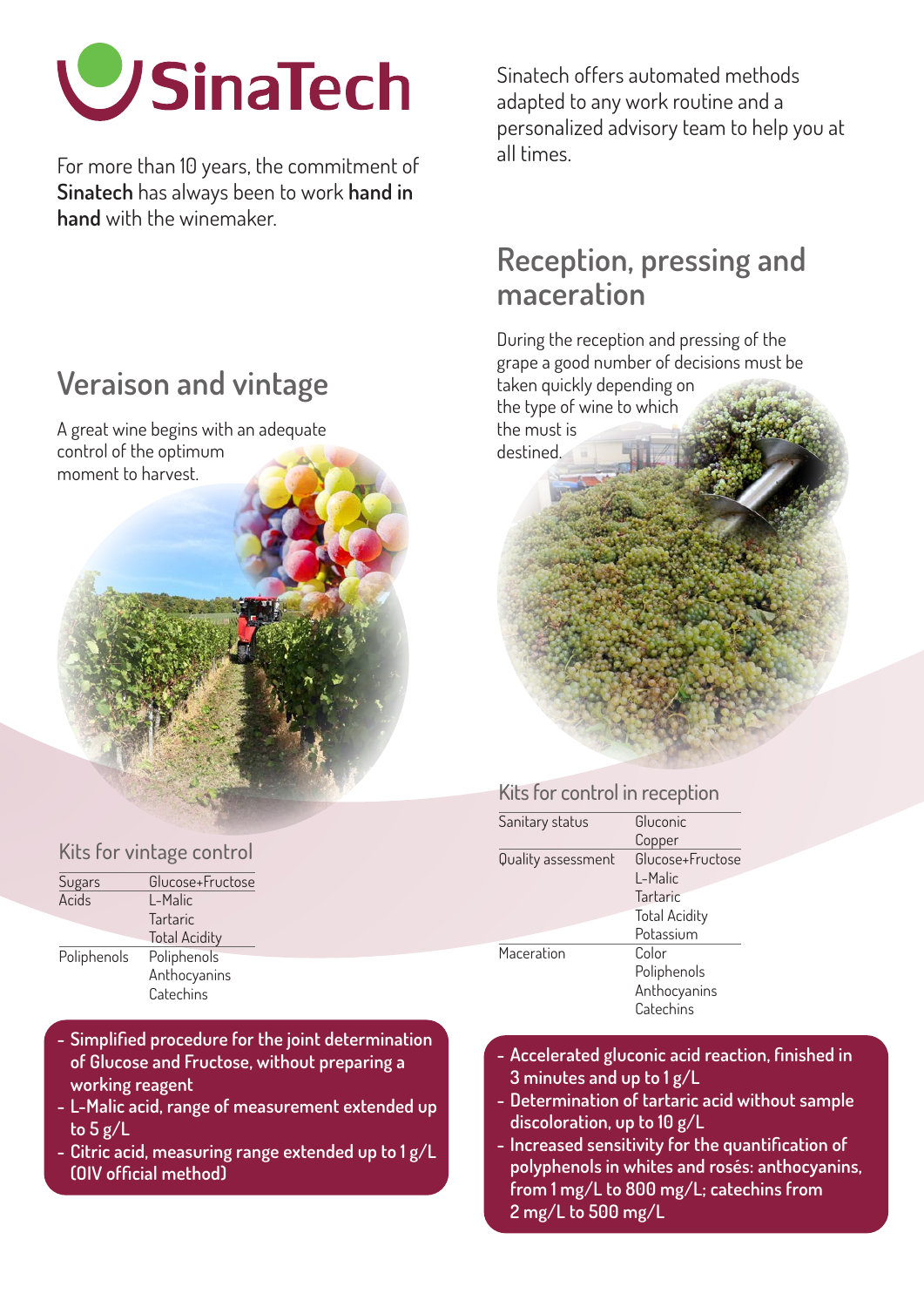The range of enzymatic and colorimetric reagents has been carefully designed to meet the needs at each stage of the winemaking process, from harvesting until the wine is finally bottled.

**Fermentation and malolactic fermentation**

Fermentation is the most delicate stage in which all the attention is turned to ensure the optimal development of winemaking process.



| <b>Nutrients</b>   | Glucose+Fructose       |  |
|--------------------|------------------------|--|
|                    | Ammoniacal Nitrogen    |  |
|                    | Primary Amino Nitrogen |  |
| Preservatives      | <b>Free Sulfites</b>   |  |
|                    | <b>Total Sulfites</b>  |  |
| Process monitoring | L-Lactic               |  |
|                    | D-Lactic               |  |
|                    | l -Malic               |  |
|                    | Acetic                 |  |
|                    | Acetaldehyde           |  |
|                    | Glycerol               |  |

- **Free sulfites, with only two reagents; Total sulfites, no sample discoloration**
- **Ammoniacal nitrogen, extended measurement range up to 250 mg/L**
- **L-Lactic, improved analytical sensitivity with more accurate results**

State-of-the-art technology for fast, accurate and reliable results.

**Sinatech: Teamwork.**

# **Stabilization and bottling**

Just before bottling, it is essential to ensure that the product offered meets the organoleptic, stability and food safety characteristics that allow the wine to finish its evolution and ensure its consumption under optimal conditions.



#### Kits for stabilization control

| Stability   | Iron                  |
|-------------|-----------------------|
|             | Copper                |
|             | Calcium               |
|             | Potassium             |
|             | Tartaric              |
|             | Citric                |
| Food safety | Free Sulfites         |
|             | <b>Total Sulfites</b> |

- **Copper, improved sensitivity with detection from 0.3 mg/L**
- **Potassium, mono-reactive turbidimetric method**